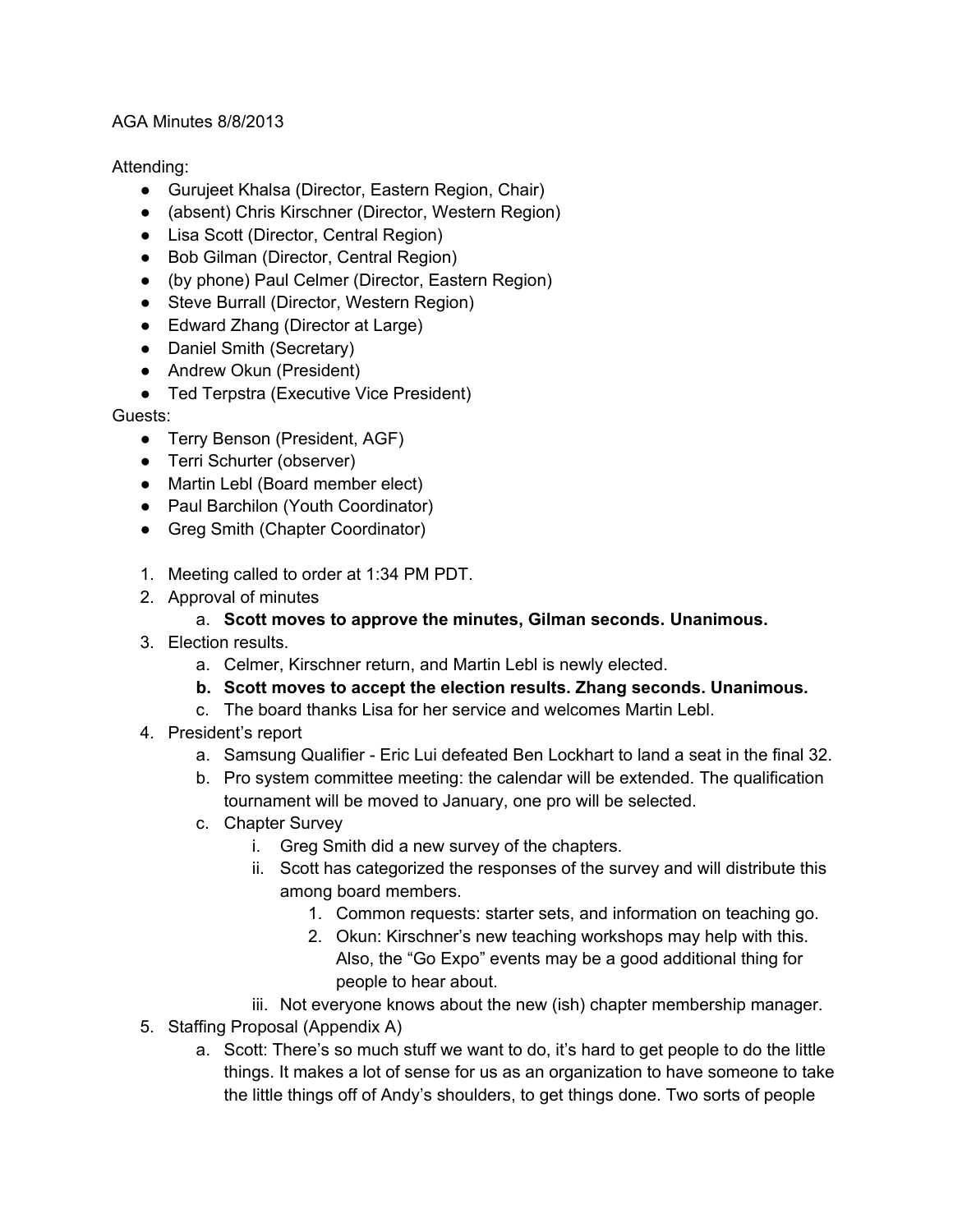would be good for this; a young person looking for a resume-builder, or a retired experienced person. We have far more than a thousand players at clubs that aren't members; if this person can provide enough value to motivate them to become members, they would pay for themself.

- b. Khalsa: first discussion; we are an all-volunteer organization at the moment; how do we feel about hiring someone? Will this make existing volunteers unhappy?
- c. Okun: might be demotivational for some, but also might make congress organizers very happy to have someone to call.
- d. Benson: From experience, it is demotivational for existing volunteers, and you'll have to be clear about what is expected of everybody, and sometimes you may have to shuffle some more work onto the paid employee to keep important volunteers satisfied.
- e. Okun: Money is the big issue; \$30,000 is half of our voluntary expenditures.
- f. Gilman: Is it realistic to hire an employee for only \$30,000?
- g. Celmer: I'm a little concerned about the cost, but I'm willing to consider this proposal.
- h. Zhang: We've been running at a surplus, and we have more in reserve than necessary. If we start with something small, like \$15,000-\$20,000 plus pay for increased membership or sponsorships, the money should really not be a big problem.
- i. Khalsa: if we did hire a person, what kind of person would we hire?
- j. Barchilon: Part time would be a good idea at first. Ideally you'd have someone who can take some burden off of volunteers.
- k. Okun: Part time makes sense at first.
- l. Scott: We can hire someone with the idea that if this works out, we can move to full time later.
- m. Gilman: should the board approve this person, or would we leave that decision to Andy.
- n. Okun, others: Leave it to Andy, it's administrative.
- o. Okun: should I solicit feedback from current volunteers as to what they'd like to offload to a paid employee? (Lots of agreement.)
- p. Burrall: we have the funds in reserve, I think we should do this as an experiment, to get quick feedback.
- q. Okun: Is this a thing we should be OK with running a deficit for a year to try?
- r. (Many seem to think "yes".)
- s. Gilman: Skeptical of giving bonuses for performance.
- 6. Pair Go Funding
	- a. Khalsa: We should consider putting some funds towards travel to increase attendance. (Since subsidies have been reduced since last year.)
	- b. Zhang: in pair-go, we might have more chances to win than individual events.
- 7. New Business
	- a. Privacy Policy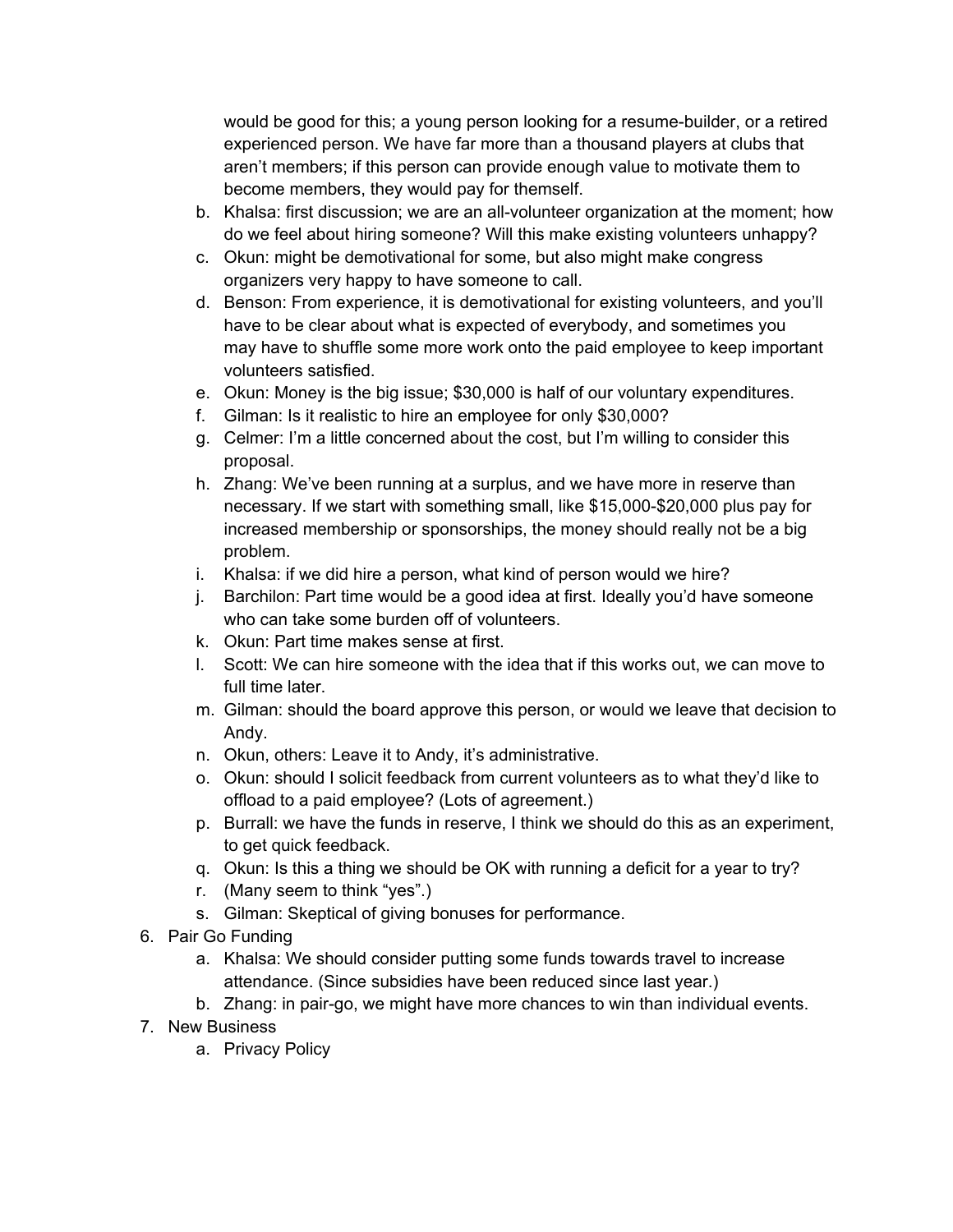- i. Gilman: We need to define what our privacy policy is with regards to member information. For example, I'd like for members to be able to provide their online handles or other information for others, if they wanted.
- ii. Khalsa: We have a pending one that we should perhaps bring up and vote on at the next meeting.
- b. Barchilon: We're planning on merging the USYGC and Redmond Cup; we'll call it the Redmond Youth Championship, it'll be open to Canadians.
- 8. Date and time of next meeting.
	- a. The next meeting will be on September 15, 2013.
- 9. Adjournment
	- a. Burrall moves to adjourn, Scott seconds. Unanimous. Meeting adjourned at 2:55 PM, PDT.

# **Appendix A**

## **Proposal for Hiring Staff**

The AGA is an organization of smart, talent, and dedicated players and volunteers. One of our greatest strengths is the ability to see an issue from many different angles, and to dream of the ways in which our organization could be improved. Unfortunately, our big-picture thinking and strong analytical skills do not make us best-suited for the daily minutia of running an organization, or of keeping the delicate records necessary for our organization to grow. Another fault is that, because we are a volunteer organization, we are at the mercy of the other commitments and responsibilities of our volunteers, many of whom of have families and fulltime jobs outside of their dedicated work for the AGA. Because of their dedication, our volunteers nonetheless work hard to make time for the AGA, and do their best to accomplish the work that, at other organizations, would be done by a team of employees.

Although we have managed to keep our organization afloat, we can all agree that the constant cry for the last few years has been for greater direction, organization, and growth. If we wish to accomplish these goals, it is my belief, and the belief of many members with whom I have spoken, that we need to begin the process of hiring staff who can take over many of the details of our plans, leaving the dedicated volunteers free to work on the "big-picture" ideas and to move the organization forward.

I believe that our best step forward would be to hire a full-time person. Ideally, this person would be technologically capable, although not necessarily a programmer, who is interested in non-profit work, particularly that associated with event-planning and marketing. I envision this position as one best-suited to a recent college graduate, largely because this person would be flexible concerning time demands and remuneration, and would be likely to have reasonable proficiency at the computer which would allow him or her to aid with things like website updates (those programmed in mark-down, an extremely simple language) and to work easily with excel and word processors. Such young people are in great supply in this economy, and are often interested in a job that can "pay the bills" while it allows them focus on those projects to which they would like to dedicate themselves, in part because they have not yet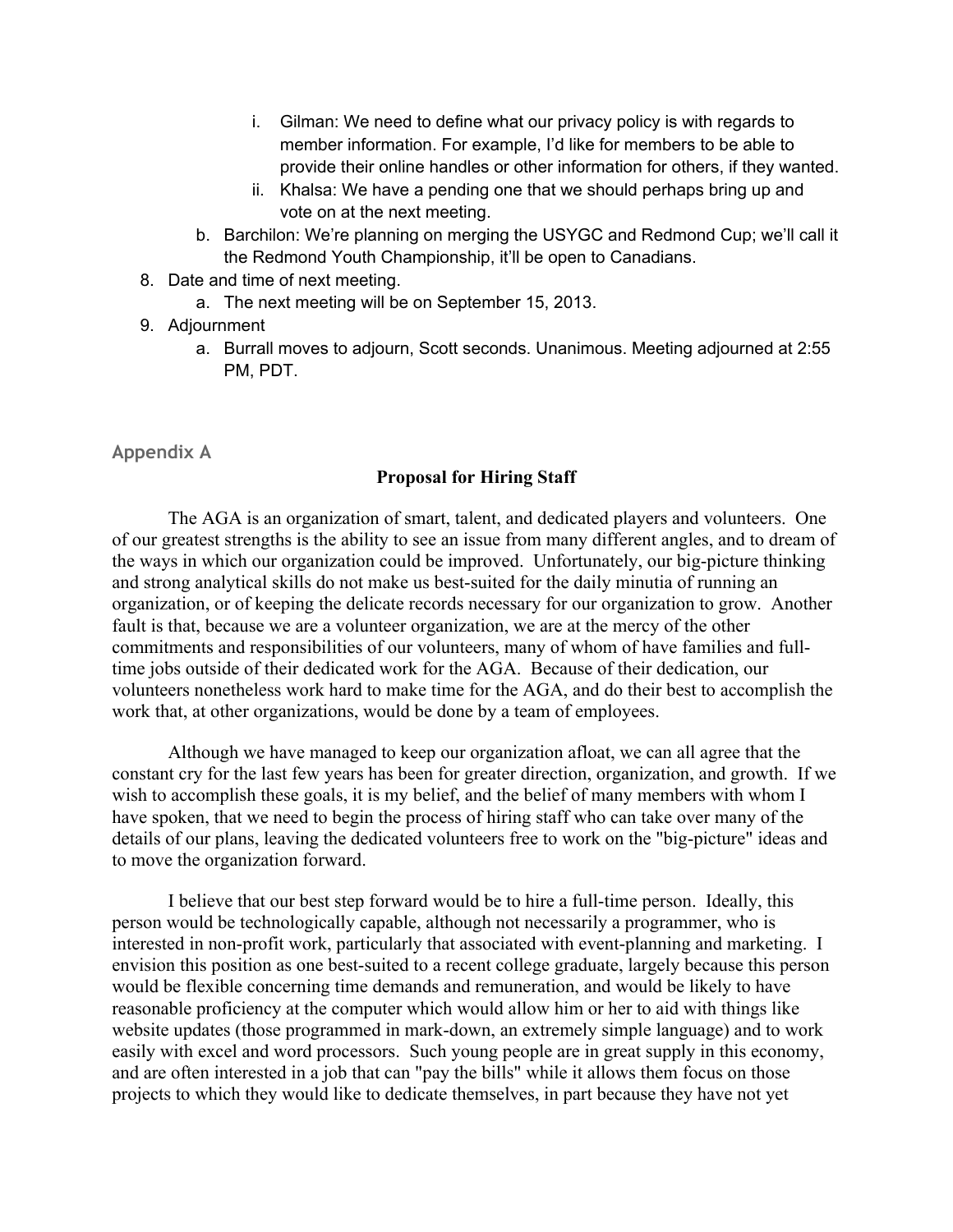figured out "what they would like to do with their lives." There has also been the suggestion that we could employ a part-time person, along with a number of interns. I believe that this plan has merit, and may be less expensive than a part-time person, but may require greater oversight and training, which could be difficult.

This proposal has resonated with the members with whom I have spoken, in part because it is necessary to have an employee who can, for example, answer the phone and respond to mundane email inquiries, in order for the AGA to be taken seriously as an organization. They, and I, do not believe that the organization can reach its goals without such an employee, particularly as we add new programs and tournaments, such as our own professionals.

I propose that the primary duty of such an employee, tentatively titled "office manager" or "operations coordinator" would be to support the president as he (or she) executes our many "priority" projects. The president would thus be free from depending solely on unreliable volunteer labor, and would be able to focus more directly on forging contacts and outlining projects, which the employee could then monitor and report on to the president.

The secondary duty of this person would be to serve as support staff for the US Go Congress. As many of the Board members know, the Congress requires a significant amount of volunteer work, which puts a terrible strain on some of our most dedicated volunteers. Depending on the details arranged between the Employee and the AGA, the Employee could be made available as a permanent Deputy Director or Registrar for the Congress. This would provide the stability and consistency between Congresses that we have previously discussed, and may reduce the burden on the Congress Director, making it more feasible for more interested people to volunteer to run the Congress.

The quarternary duty of this person would be to serve as support staff for the various officers of the organization, particularly for the Tournament Coordinator and the Pro Committee.

The quinary duty of this person could be to support the AGF, particularly with programs run jointly with the AGA.

I propose that we set aside approximately \$30,000 from reserves for the person of hiring a combination of full-time and part-time employees, as well as interns. I further propose that we authorize the President to investigate this possibility to further, and report back to the Board when and if he is prepared to hire someone.

The funds set aside for the purpose of hiring someone may easily be recouped, if we hire someone with the appropriate qualifications. The \$30,000 set aside to hire someone can be recouped from a growth in membership which would be likely were this hire to have marketing skills, and were we better able to provide the membership with requested benefits due to our greater ability to deal with issues. The \$30,000 would be the equivalent of 1,000 new adult members, 858 new chapters, or a combination thereof; I believe that we all agree that there are probably 1,000 non-AGA members playing in AGA chapters or lapsed chapters around the country, not to mention to dozens of clubs that know of the AGA or are listed on our website, but do not find the AGA relevant enough to their club to pay for membership. A full-time employee who is actually able to respond to the membership and to work on executing projects